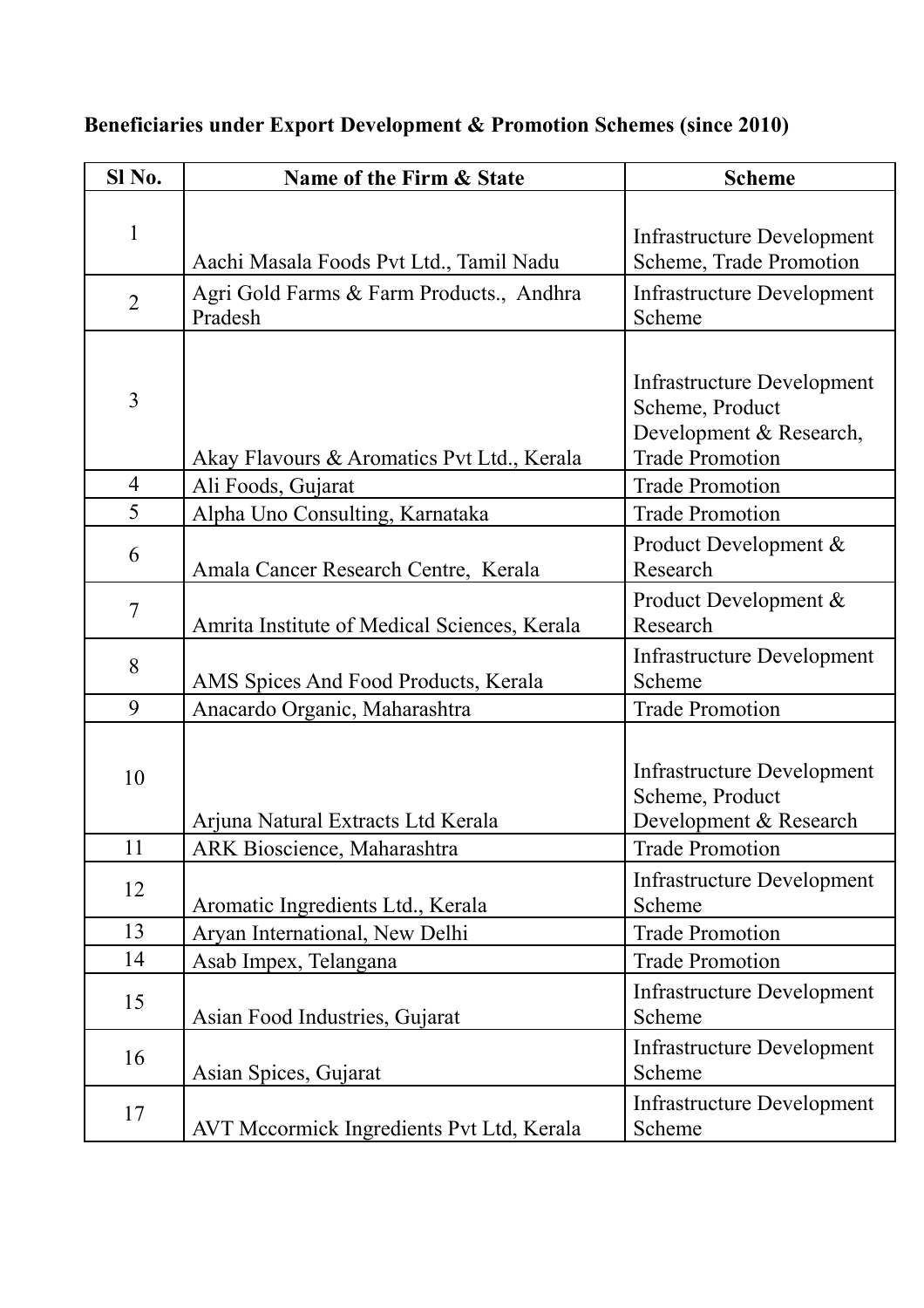| 18 | <b>AVT Natural Products, Kerala</b>                                              | <b>Infrastructure Development</b><br>Scheme, Trade Promotion |
|----|----------------------------------------------------------------------------------|--------------------------------------------------------------|
| 19 | Bafna Enterprises Ltd., Kerala                                                   | <b>Infrastructure Development</b><br>Scheme                  |
| 20 | Bergwerff Organic India Pvt Ltd, Maharashtra                                     | Infrastructure Development<br>Scheme                         |
| 21 | Bhoomi Natural Products & Exports P Ltd,<br>Kerala                               | <b>Infrastructure Development</b><br>Scheme                  |
| 22 | Biosourcing.Com(P) Ltd., Odisha                                                  | Infrastructure Development<br>Scheme                         |
| 23 | BOS Natural Flavors Pvt Ltd., Kerala                                             | <b>Infrastructure Development</b><br>Scheme                  |
| 24 | CSIR - National Institute For Interdisciplinary<br>Science And Technology Kerala | Product Development &<br>Research                            |
| 25 | Deepika Enterprises, Karnataka                                                   | <b>Trade Promotion</b>                                       |
| 26 | Dhaval Agri Exports LLP, Gujarat                                                 | <b>Infrastructure Development</b><br>Scheme                  |
| 27 | Earth Organic Foods Private Limited, Haryana                                     | <b>Trade Promotion</b>                                       |
| 28 | Eastern Condiments Pvt Ltd, Kerala                                               | Infrastructure Development<br>Scheme                         |
| 29 | Elixir Extracts Pvt.Ltd., Kerala                                                 | Infrastructure Development<br>Scheme                         |
| 30 | Elmac Foods, West Bengal                                                         | <b>Infrastructure Development</b><br>Scheme                  |
| 31 | Empire Spices And Foods Ltd., Maharashtra                                        | <b>Infrastructure Development</b><br>Scheme                  |
| 32 | Flora Natural Flavours & Extracts Pvt Ltd.,<br>Kerala                            | Infrastructure Development<br>Scheme                         |
| 33 | Gram Tarang Foods Private Limited, Odisha                                        | Product Development &<br>Research, Trade Promotion           |
| 34 | Green valley Organic Spices, Karnataka                                           | <b>Trade Promotion</b>                                       |
| 35 | Griffith Laboratories, Karnataka                                                 | <b>Infrastructure Development</b><br>Scheme                  |
| 36 | GRK & Company, Kerala                                                            | Infrastructure Development<br>Scheme, Trade Promotion        |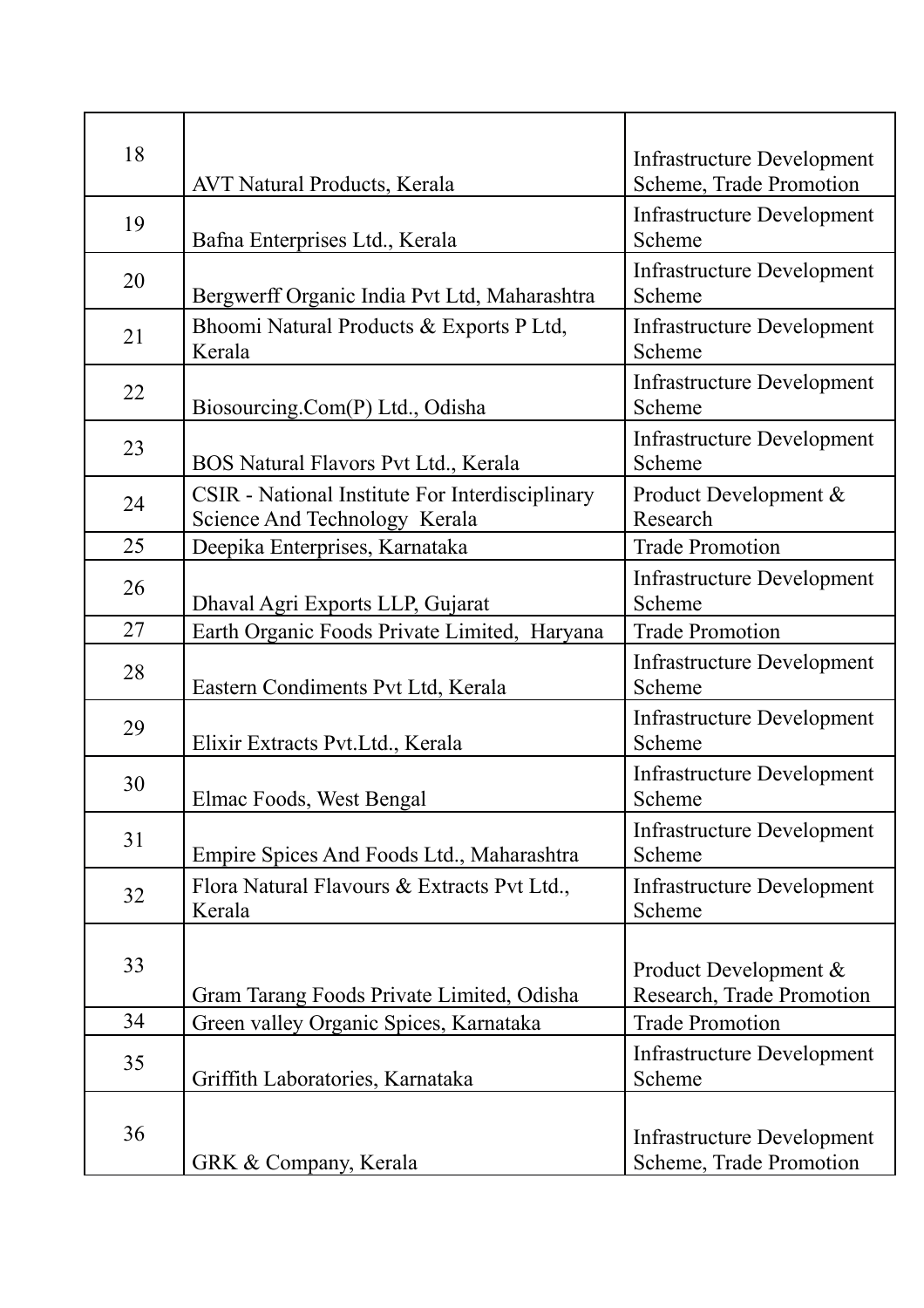| 37 | H Bheda & Co., Gujarat                   | <b>Infrastructure Development</b><br>Scheme                  |
|----|------------------------------------------|--------------------------------------------------------------|
| 38 | Hanuman Exports, Telangana               | <b>Infrastructure Development</b><br>Scheme                  |
| 39 | Hart Foods, Maharashtra                  | <b>Trade Promotion</b>                                       |
| 40 | Hemanand Spices, Kerala                  | <b>Infrastructure Development</b><br>Scheme                  |
| 41 | Herbal Isolates P Ltd, Kerala            | <b>Infrastructure Development</b><br>Scheme, Trade Promotion |
| 42 | Herbal Supplements Pvt. Ltd, Kerala      | <b>Infrastructure Development</b><br>Scheme                  |
| 43 | Heyland Export (P)Ltd., Tamil Nadu       | <b>Infrastructure Development</b><br>Scheme                  |
| 44 | Himadhari Foods Pvt. Ltd, Maharashtra    | <b>Infrastructure Development</b><br>Scheme                  |
| 45 | Indo Naco Chemicals Ltd., Andhra Pradesh | <b>Infrastructure Development</b><br>Scheme                  |
| 46 |                                          | <b>Infrastructure Development</b>                            |
|    | Jabs Intenrrational, Maharashtra         | Scheme                                                       |
| 47 | Jadavpur University, West Bengal         | Product Development &<br>Research                            |
| 48 | Jhaveri Industries, Maharashtra          | <b>Infrastructure Development</b><br>Scheme                  |
| 49 | JK Spices & Food Products, West Bengal   | <b>Trade Promotion</b>                                       |
| 50 | Jupiter Leys Pvt. Ltd, Kerala            | <b>Infrastructure Development</b><br>Scheme                  |
| 51 | Kalpesh Corporation Ltd, Gujarat         | <b>Infrastructure Development</b><br>Scheme                  |
| 52 | Kancor Ingredients Ltd, Maharashtra      | <b>Infrastructure Development</b><br>Scheme                  |
| 53 | Kitchen Express Overseas Ltd, Gujarat    | <b>Infrastructure Development</b><br>Scheme, Trade Promotion |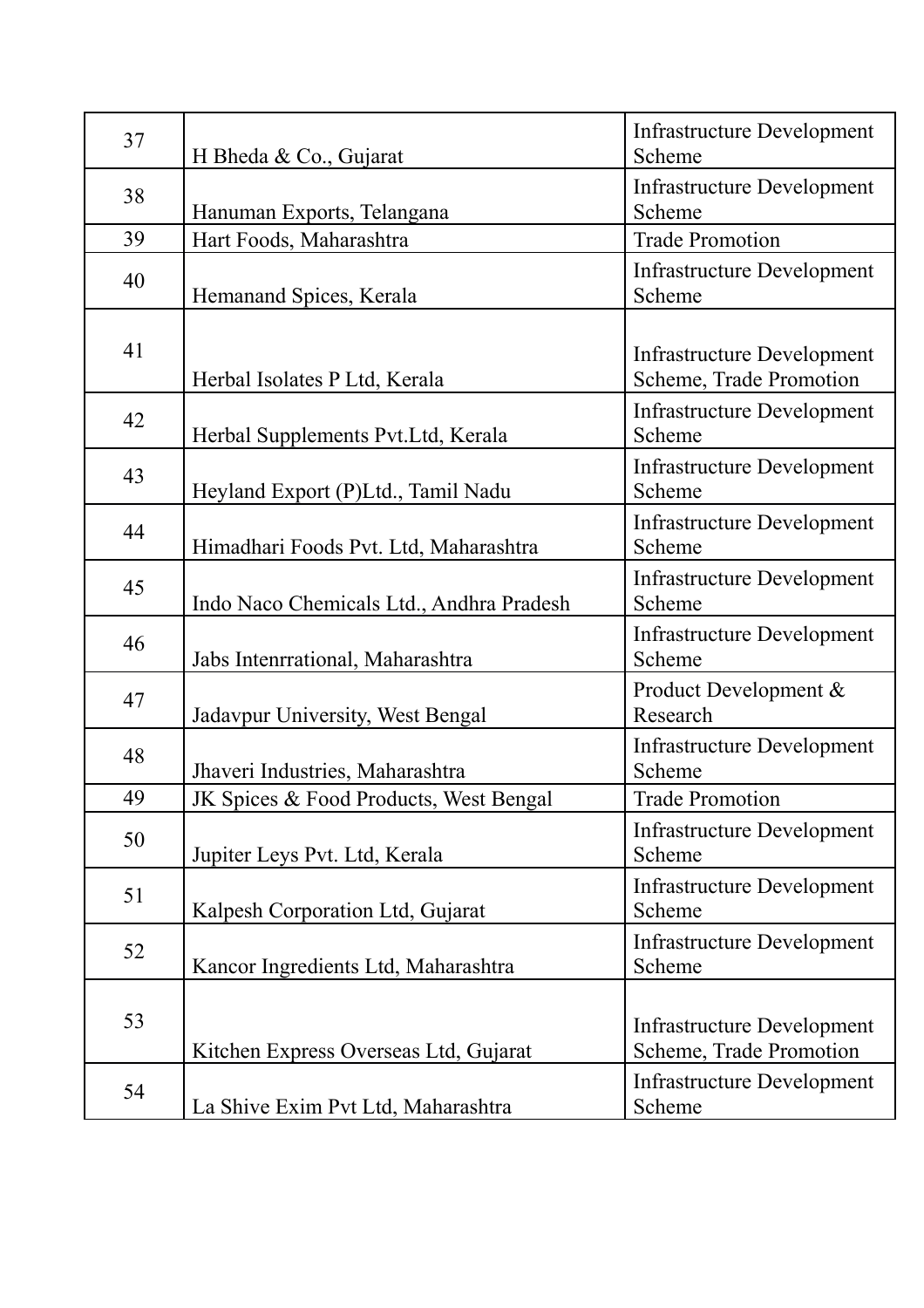| 55 | Lakshmi Enterprises, Maharashtra             | <b>Infrastructure Development</b><br>Scheme, Trade Promotion |
|----|----------------------------------------------|--------------------------------------------------------------|
| 56 | Lanco Agro Food India Pvt Ltd, Tamil Nadu    | <b>Infrastructure Development</b><br>Scheme                  |
| 57 | Livlong Nutraceuticals Ltd. Kerala           | <b>Infrastructure Development</b><br>Scheme                  |
| 58 | Maiyas Beverages And Foods, Karnataka        | <b>Infrastructure Development</b><br>Scheme                  |
| 59 | Malabar Spices, Kerala                       | <b>Infrastructure Development</b><br>Scheme                  |
| 60 | Mas Enterprises Ltd, Kerala                  | <b>Trade Promotion</b>                                       |
| 61 | Mercariex Worldwide, Tamil Nadu              | <b>Trade Promotion</b>                                       |
| 62 | Miltop Exports, Gujarat                      | Infrastructure Development<br>Scheme                         |
| 63 | Mittulaul Lalah & Sons, Tamil Nadu           | <b>Infrastructure Development</b><br>Scheme, Trade Promotion |
| 64 | MM International, Maharashtra                | <b>Infrastructure Development</b><br>Scheme                  |
| 65 | Mount Sahiya, Kerala                         | <b>Infrastructure Development</b><br>Scheme                  |
| 66 | MTR Foods Pvt Ltd, Karnataka                 | <b>Infrastructure Development</b><br>Scheme                  |
| 67 | MVJ Foods, Kerala                            | <b>Infrastructure Development</b><br>Scheme                  |
| 68 | Nani Agro Food Products Ltd., Tamilnadu      | <b>Infrastructure Development</b><br>Scheme                  |
| 69 | Naveen Trading Co., Kerala                   | <b>Infrastructure Development</b><br>Scheme                  |
| 70 | Nedspice Processing India Ltd, Kerala        | <b>Infrastructure Development</b><br>Scheme, Trade Promotion |
| 71 | NHC Foods Ltd, Maharashtra                   | <b>Infrastructure Development</b><br>Scheme                  |
| 72 | Omni Active Health Technologies, Maharashtra | Product Development &<br>Research                            |
| 73 | P R Exports, Maharashtra                     | <b>Trade Promotion</b>                                       |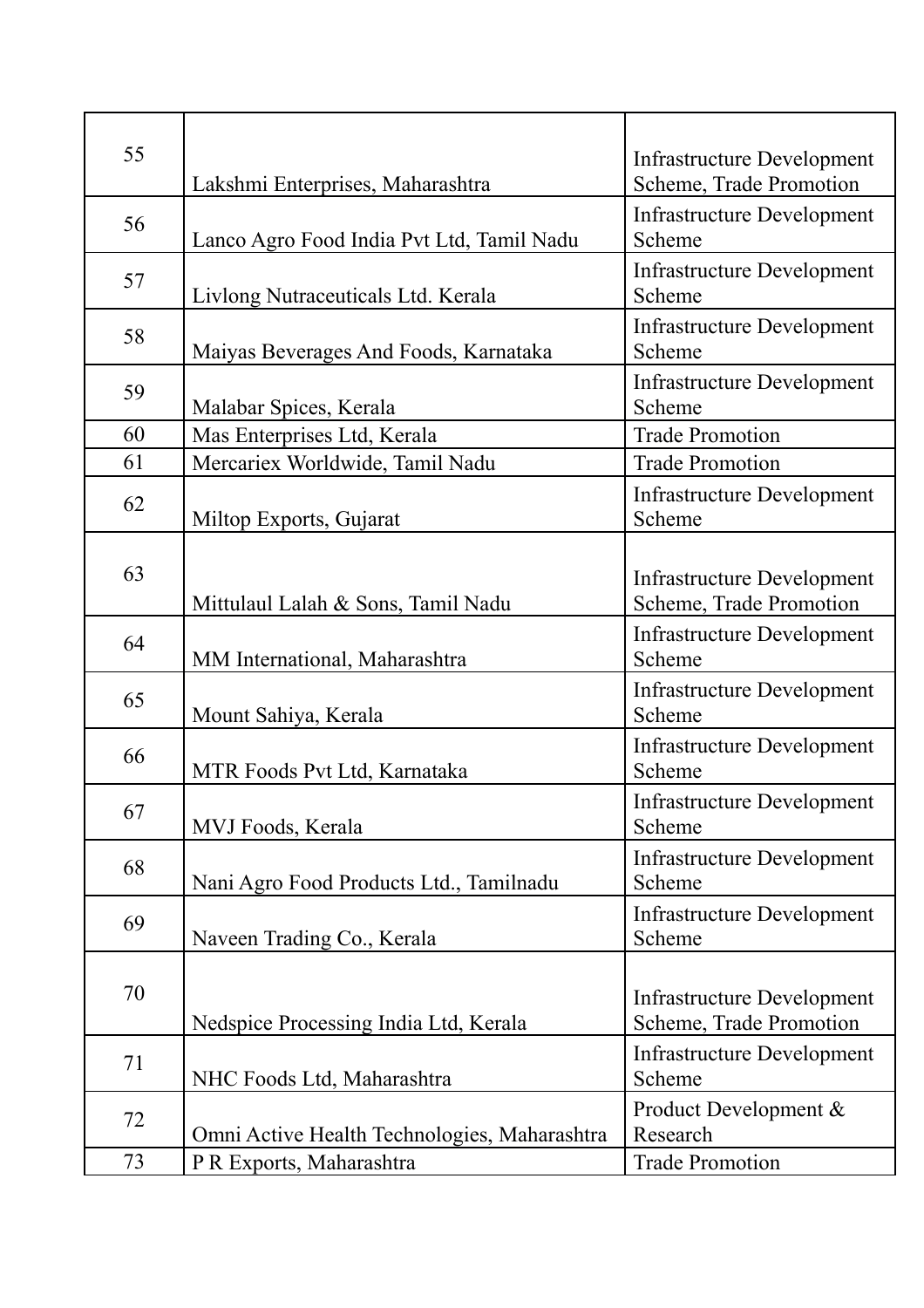| 74 | P.C. Kannan & Co, Madhya Pradesh                        | <b>Infrastructure Development</b><br>Scheme                          |
|----|---------------------------------------------------------|----------------------------------------------------------------------|
| 75 | Parvata Foods, West Bengal                              | <b>Trade Promotion</b>                                               |
| 76 | Peermade Development Society, Kerala                    | <b>Infrastructure Development</b><br>Scheme, Trade Promotion         |
| 77 | Phytotech Extrac Pvt Ltd, Karnataka                     | Product Development &<br>Research                                    |
| 78 | Plant Lipids(P) Ltd., Kerala                            | <b>Infrastructure Development</b><br>Scheme, Trade Promotion         |
| 79 | Plantrich Agri Tech Pvt. Ltd., Kerala                   | <b>Infrastructure Development</b><br>Scheme, Trade Promotion         |
| 80 | Prasan Solutions India Pvt Ltd, Kerala                  | <b>Infrastructure Development</b><br>Scheme                          |
| 81 | Pravin Masalewale, Maharashtra                          | <b>Infrastructure Development</b><br>Scheme                          |
| 82 | Pure True Herb Pvt. Ltd, Karnataka                      | <b>Trade Promotion</b>                                               |
| 83 | Quintessence Extracts India Pvt Ltd., Karnataka         | Infrastructure Development<br>Scheme                                 |
| 84 | Rainbow Industries, Gujarat                             | Infrastructure Development<br>Scheme                                 |
| 85 | Raj International, Gujarat                              | Infrastructure Development<br>Scheme                                 |
| 86 | Rajiv Gandhi Centre for Biotechnology<br>(RGCB), Kerala | Product Development &<br>Research                                    |
| 87 | Ramadev Food Products Pvt Ltd, Gujarat                  | <b>Infrastructure Development</b><br>Scheme, Brand Promotion<br>Loan |
| 88 | Rani Food Products, Kerala                              | Infrastructure Development<br>Scheme                                 |
| 89 | S Narendrakumar And Co. Maharashtra                     | Infrastructure Development<br>Scheme                                 |
| 90 | S.A.Rawther Spices Pvt.Ltd., Karnataka                  | Infrastructure Development<br>Scheme                                 |
| 91 | Sahaja Samrudha Organic, Karnataka                      | <b>Trade Promotion</b>                                               |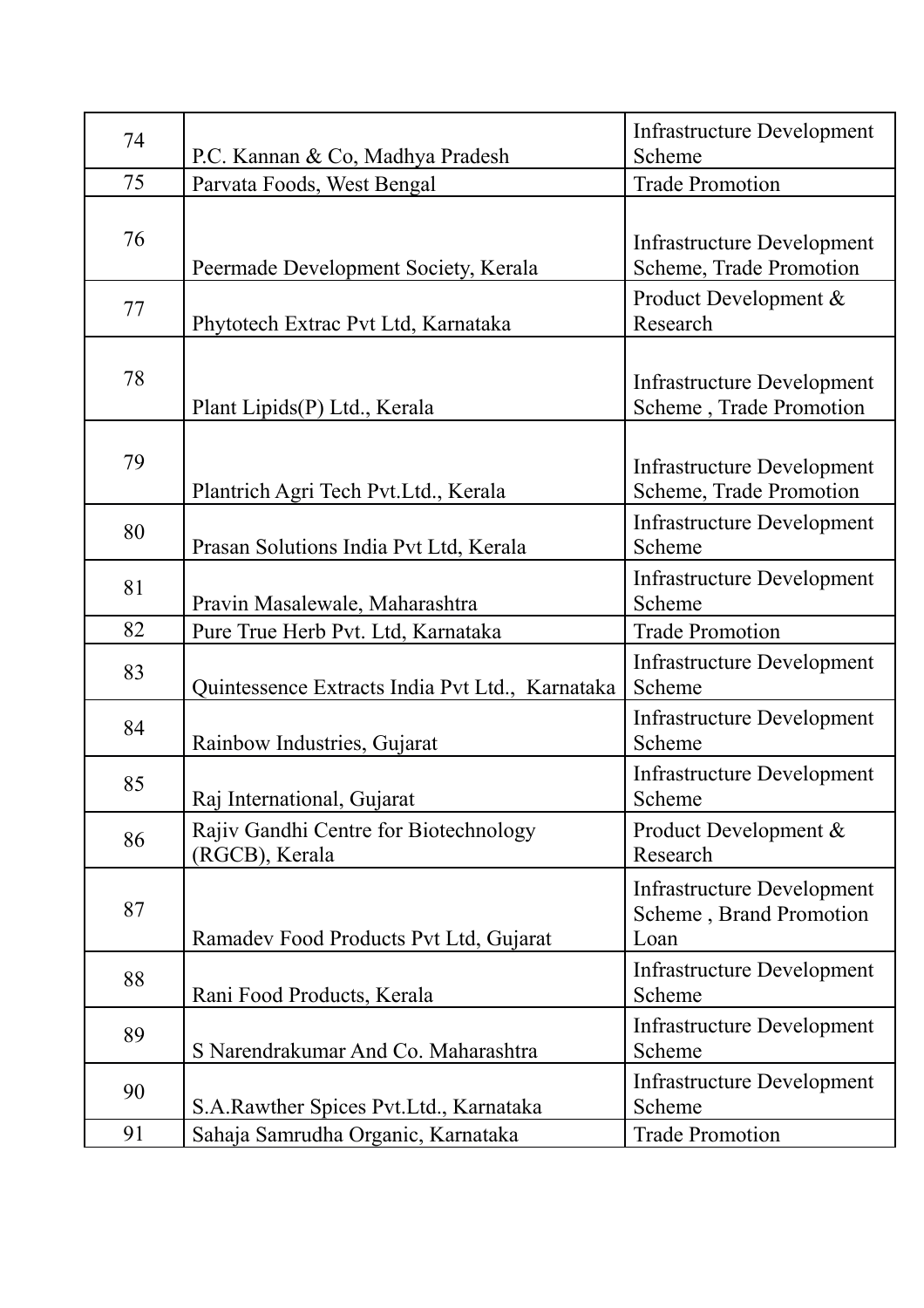| 92  | Samex India Pvt Ltd., Maharashtra                                               | Brand Promotion Loan,<br><b>Trade Promotion</b>                                                                             |
|-----|---------------------------------------------------------------------------------|-----------------------------------------------------------------------------------------------------------------------------|
| 93  | Sark Spice Products P Ltd., Kerala                                              | <b>Infrastructure Development</b><br>Scheme                                                                                 |
| 94  | Sarwam Naturals, Karnataka                                                      | <b>Trade Promotion</b>                                                                                                      |
| 95  | Savaliya Agri Commodity Exports Pvt Ltd,<br>Gujarat                             | <b>Trade Promotion</b>                                                                                                      |
| 96  | Seed Agritech Kerala                                                            | <b>Trade Promotion</b>                                                                                                      |
| 97  | Shree Bhagwati Flour And Foods Pvt Ltd.,<br>Gujarat                             | Infrastructure Development<br>Scheme                                                                                        |
| 98  | Shri Hari Gruh Udhyog, Gujarat                                                  | <b>Infrastructure Development</b><br>Scheme                                                                                 |
| 99  | Simply Fresh Pvt Ltd, Telangana                                                 | <b>Trade Promotion</b>                                                                                                      |
| 100 | Sree Chakra Udyog Pvt Ltd., Maharashtra                                         | <b>Infrastructure Development</b><br>Scheme                                                                                 |
| 101 | Sresta Natural Bioproducts Pvt. Ltd, Telangana                                  | <b>Brand Promotion Loan</b>                                                                                                 |
| 102 | <b>St.Annes Cashew Industries, Kerala</b>                                       | Infrastructure Development<br>Scheme                                                                                        |
| 103 | STCL Ltd, Karnataka                                                             | Infrastructure Development<br>Scheme                                                                                        |
| 104 | Sus Agri Development, Karnataka                                                 | <b>Trade Promotion</b>                                                                                                      |
| 105 | Swani Spice Mills P Ltd., Maharashtra                                           | <b>Infrastructure Development</b><br>Scheme, Trade Promotion                                                                |
| 106 | Symega Savoury Technology Ltd, Kerala                                           | <b>Infrastructure Development</b><br>Scheme                                                                                 |
| 107 | Synthite Industries, Kerala                                                     | <b>Infrastructure Development</b><br>Scheme, Brand Promotion<br>Loan, Trade Promotion,<br>Product Development &<br>Research |
| 108 | The<br>Kerala<br>Cardamom<br>Processing<br>And<br>Marketing Company Ltd, Kerala | <b>Brand Promotion Loan</b>                                                                                                 |
| 109 | Tit-Bit Foods (India) Pvt.Ltd, Maharashtra                                      | Infrastructure Development<br>Scheme                                                                                        |
| 110 | Tropical Flavour(P) Ltd, Kerala                                                 | Infrastructure Development<br>Scheme                                                                                        |
| 111 | Twilite Products, Maharashtra                                                   | <b>Trade Promotion</b>                                                                                                      |